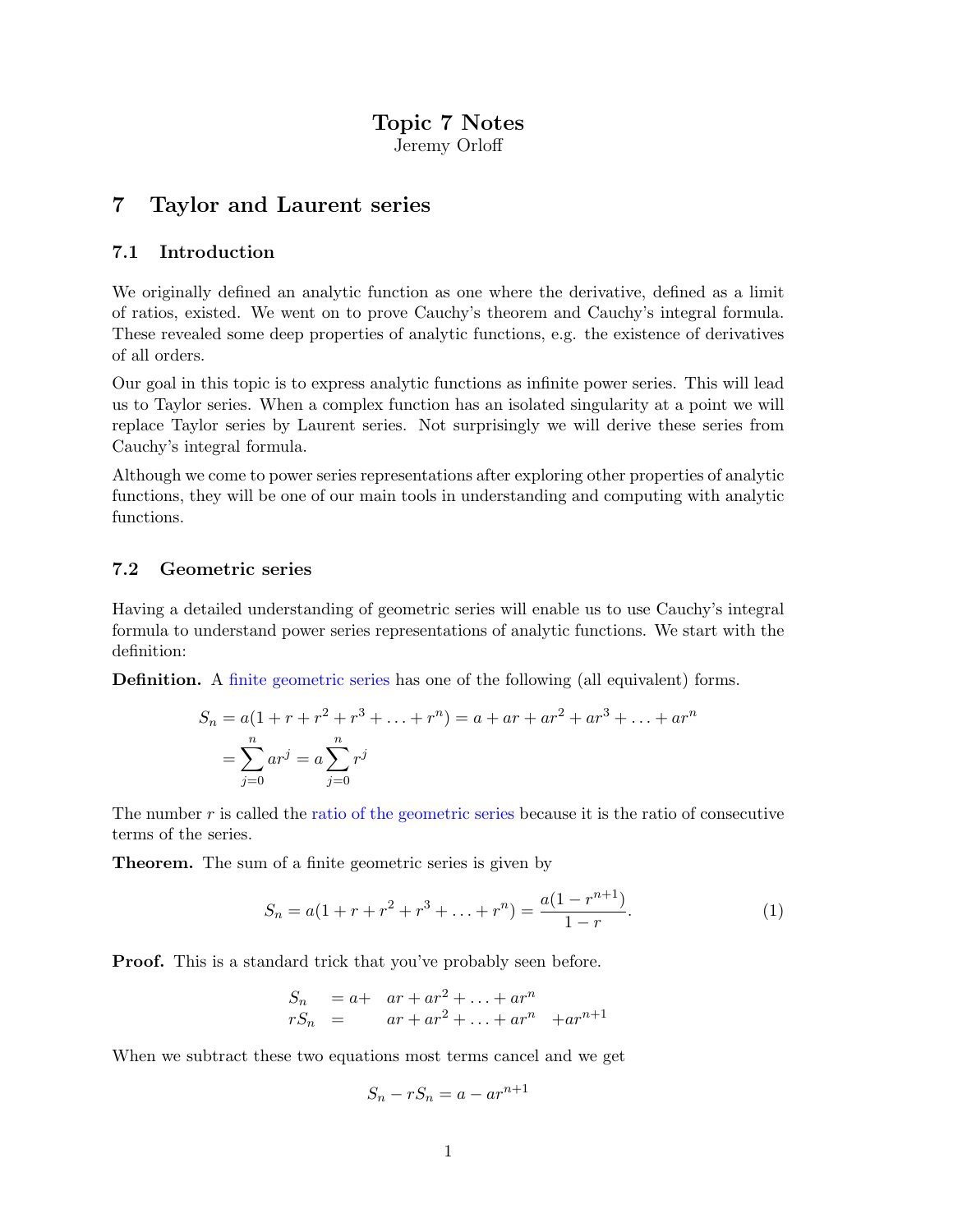Some simple algebra now gives us the formula in Equation 1.

Definition. An infinite geometric series has the same form as the finite geometric series except there is no last term:

$$
S = a + ar + ar2 + ... = a \sum_{j=0}^{\infty} rj.
$$

Note. We will usually simply say 'geometric series' instead of 'infinite geometric series'. **Theorem.** If  $|r| < 1$  then the infinite geometric series converges to

$$
S = a \sum_{j=0}^{\infty} r^j = \frac{a}{1-r}
$$
 (2)

If  $|r| \geq 1$  then the series does not converge.

**Proof.** This is an easy consequence of the formula for the sum of a finite geometric series. Simply let  $n \to \infty$  in Equation 1.

Note. We have assumed a familiarity with convergence of infinite series. We will go over this in more detail in the appendix to this topic.

#### 7.2.1 Connection to Cauchy's integral formula

Cauchy's integral formula says  $f(z) = \frac{1}{2\pi i} \int_C$  $f(w)$  $\frac{\partial (w)}{\partial w - z}$  dw. Inside the integral we have the expression  $1/(w-z)$  which looks a lot like the sum of a geometric series. We will make frequent use of the following manipulations of this expression.

$$
\frac{1}{w-z} = \frac{1}{w} \cdot \frac{1}{1-z/w} = \frac{1}{w} \left( 1 + (z/w) + (z/w)^2 + \ldots \right)
$$
 (3)

The geometric series in this equation has ratio  $z/w$ . Therefore, the series converges, i.e. the formula is valid, whenever  $|z/w| < 1$ , or equivalently when  $|z| < |w|$ .

$$
\frac{1}{w-z} = -\frac{1}{z} \cdot \frac{1}{1-w/z} = -\frac{1}{z} \left( 1 + (w/z) + (w/z)^2 + \ldots \right) \tag{4}
$$

The series converges, i.e. the formula is valid, whenever  $|w/z| < 1$ , or equivalently when  $|z| > |w|$ .

### 7.3 Convergence of power series

When we include powers of the variable z in the series we will call it a power series. In this section we'll state the main theorem we need about the convergence of power series. Technical details will be pushed to the appendix for the interested reader.

**Theorem 7.1.** Consider the power series  $f(z) = \sum_{n=0}^{\infty}$  $n=0$  $a_n(z-z_0)^n$ . There is a number  $R \geq 0$ such that: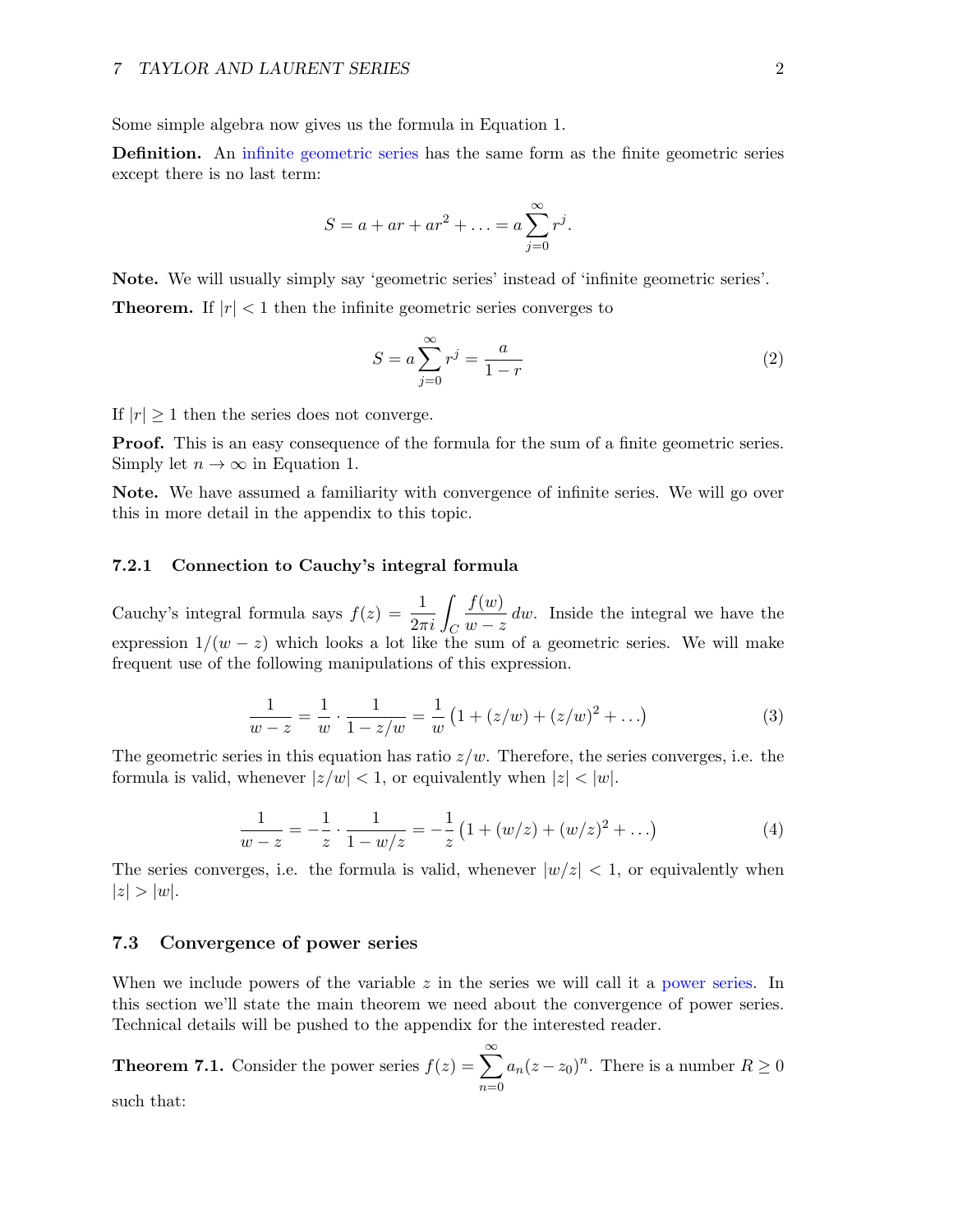1. If  $R > 0$  then the series converges absolutely to an analytic function for  $|z - z_0| < R$ . 2. The series diverges for  $|z - z_0| > R$ 

R is called the radius of convergence. The disk  $|z-z_0| < R$  is called the disk of convergence. 3. The derivative is given by term-by-term differentiation

$$
f'(z) = \sum_{n=0}^{\infty} n a_n (z - z_0)^{n-1}
$$

The series for  $f'$  also has radius of convergence  $R$ .

4. If  $\gamma$  is a bounded curve inside the disk of convergence then the integral is given by term-by-term integration

$$
\int_{\gamma} f(z) dz = \sum_{n=0}^{\infty} \int_{\gamma} a_n (z - z_0)^n
$$

Notes.

- The theorem doesn't say what happens when  $|z z_0| = R$ .
- If  $R = \infty$  the function  $f(z)$  is entire.
- If  $R = 0$  the series only converges at the point  $z = z_0$ . In this case, the series does not represent an analytic function on any disk around  $z_0$ .
- Often (not always) we can find R using the ratio test.

The proof of this theorem is in the appendix.

#### 7.3.1 Ratio test and root test

Here are two standard tests from calculus on the convergence of infinite series

**Ratio test.** Consider the series  $\sum_{n=0}^{\infty} c_n$ . If  $L = \lim_{n \to \infty} |c_{n+1}/c_n|$  exists, then:

1. If  $L < 1$  then the series converges absolutely.

**2.** If  $L > 1$  then the series diverges.

**3.** If  $L = 1$  then the test gives no information.

Note. In words, L is the limit of the absolute ratios of consecutive terms.

Again the proof will be in the appendix. (It boils down to comparison with a geometric series.)

**Example 7.2.** Consider the geometric series  $1 + z + z^2 + z^3 + \dots$  The limit of the absolute ratios of consecutive terms is

$$
L=\lim_{n\to\infty}\frac{|z^{n+1}|}{|z^n|}=|z|
$$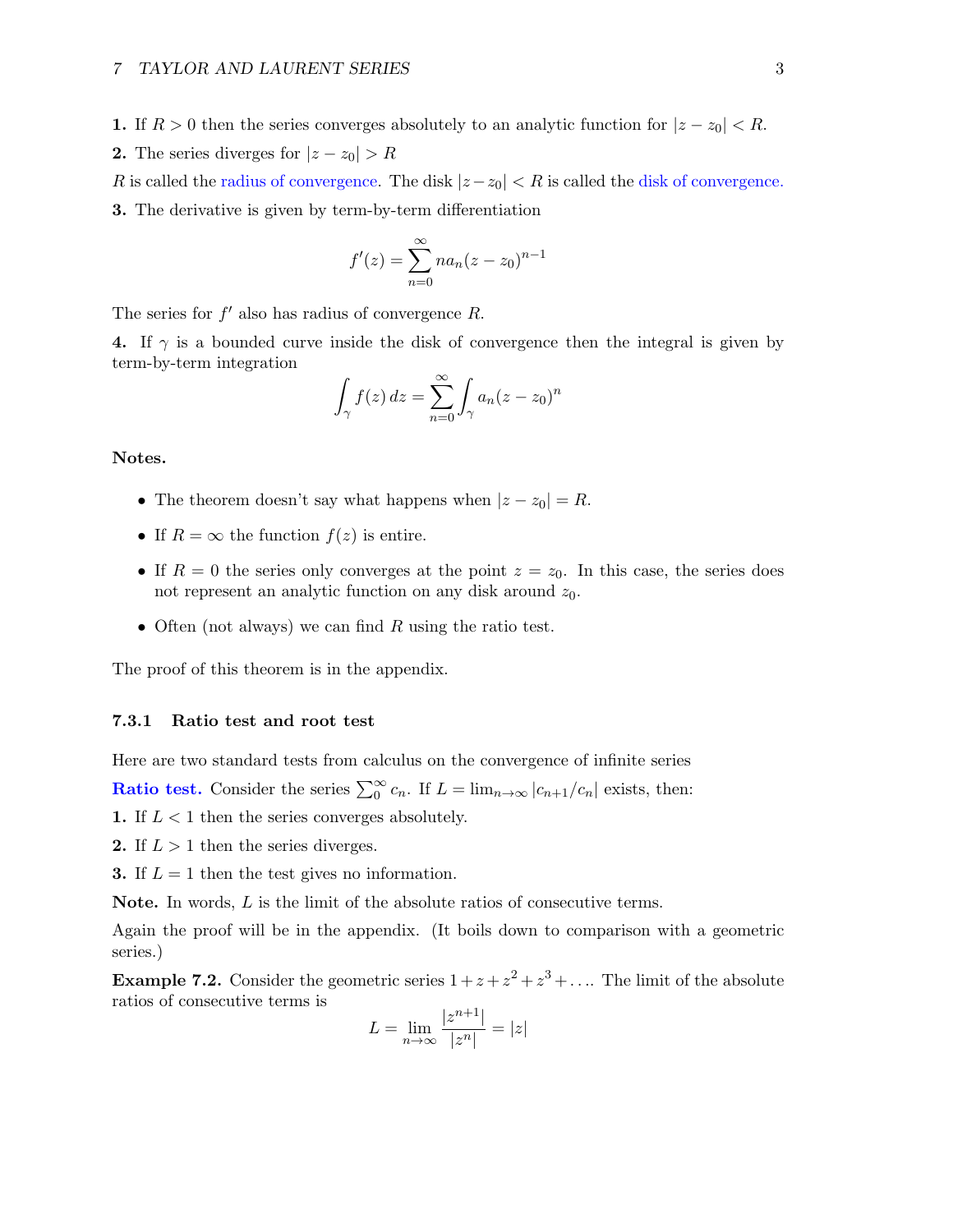Thus, the ratio test agrees that the geometric series converges when  $|z| < 1$ . We know this converges to  $1/(1-z)$ . Note, the disk of convergence ends exactly at the singularity  $z = 1$ .

**Example 7.3.** Consider the series 
$$
f(z) = \sum_{n=0}^{\infty} \frac{z^n}{n!}
$$
. The limit from the ratio test is

$$
L = \lim_{n \to \infty} \frac{|z^{n+1}|/(n+1)!}{|z^n|/n!} = \lim \frac{|z|}{n+1} = 0.
$$

Since  $L < 1$  this series converges for every z. Thus, by Theorem 7.1, the radius of convergence for this series is  $\infty$ . That is,  $f(z)$  is entire. Of course we know that  $f(z) = e^z$ .

**Root test.** Consider the series  $\sum_{n=0}^{\infty} c_n$ . If  $L = \lim_{n \to \infty} |c_n|^{1/n}$  exists, then:

1. If  $L < 1$  then the series converges absolutely.

**2.** If  $L > 1$  then the series diverges.

**3.** If  $L = 1$  then the test gives no information.

**Note.** In words,  $L$  is the limit of the *n*th roots of the (absolute value) of the terms.

The geometric series is so fundamental that we should check the root test on it.

**Example 7.4.** Consider the geometric series  $1 + z + z^2 + z^3 + \dots$  The limit of the *n*th roots of the terms is

$$
L = \lim_{n \to \infty} |z^n|^{1/n} = \lim |z| = |z|
$$

Happily, the root test agrees that the geometric series converges when  $|z| < 1$ .

### 7.4 Taylor series

The previous section showed that a power series converges to an analytic function inside its disk of convergence. Taylor's theorem completes the story by giving the converse: around each point of analyticity an analytic function equals a convergent power series.

**Theorem 7.5.** (Taylor's theorem) Suppose  $f(z)$  is an analytic function in a region A. Let  $z_0 \in A$ . Then,

$$
f(z) = \sum_{n=0}^{\infty} a_n (z - z_0)^n,
$$

where the series converges on any disk  $|z - z_0| < r$  contained in A. Furthermore, we have formulas for the coefficients

$$
a_n = \frac{f^{(n)}(z_0)}{n!}
$$
 (5)

$$
=\frac{1}{2\pi i}\int_{\gamma}\frac{f(z)}{(z-z_0)^{n+1}}\,dz.\tag{6}
$$

(Where  $\gamma$  is any simple closed curve in A around  $z_0$ , with its interior entirely in A.)

We call the series the power series representing f around  $z_0$ .

The proof will be given below. First we look at some consequences of Taylor's theorem.

**Corollary.** The power series representing an analytic function around a point  $z_0$  is unique. That is, the coefficients are uniquely determined by the function  $f(z)$ .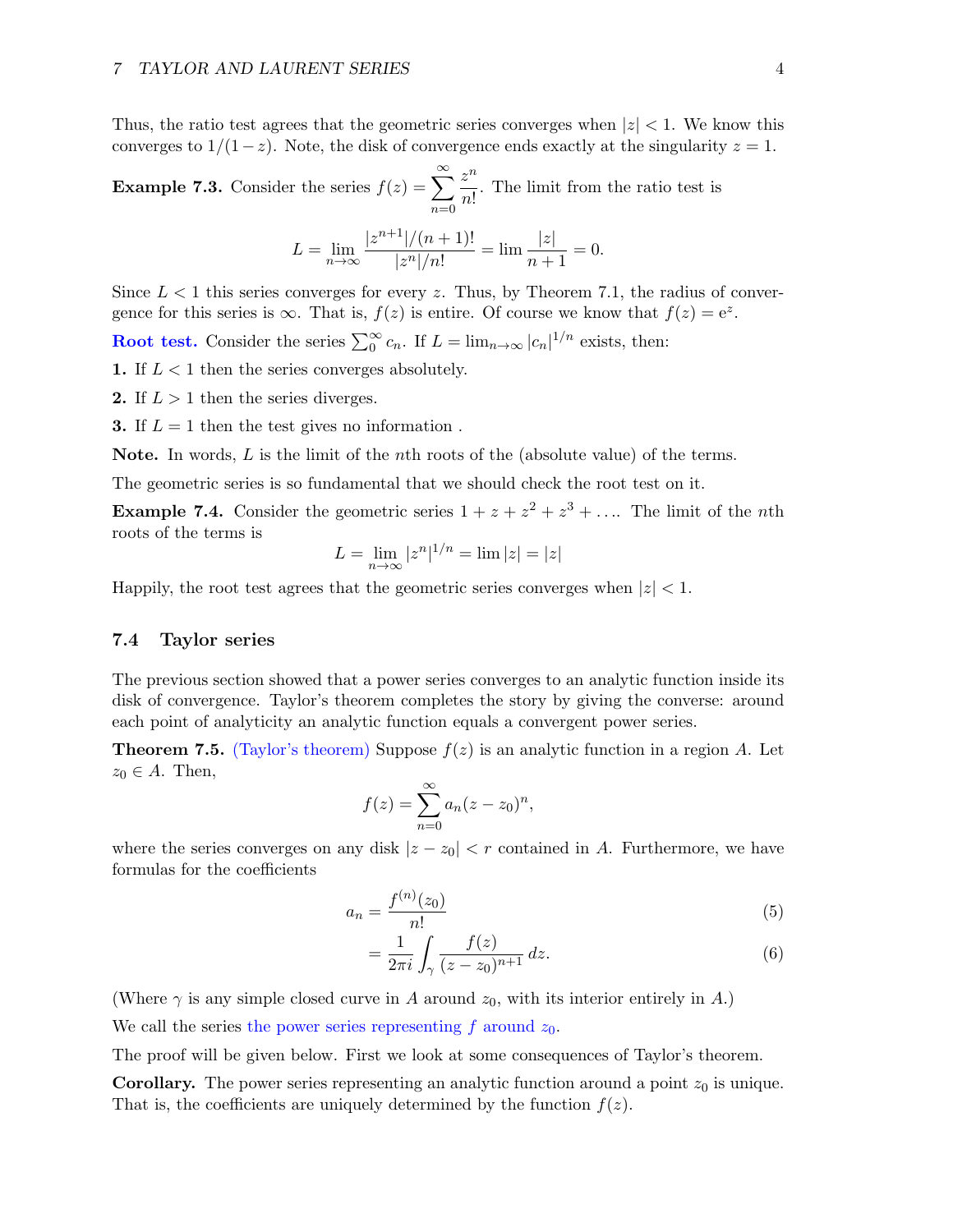Proof. Taylor's theorem gives a formula for the coefficients.

#### 7.4.1 Order of a zero

**Theorem.** Suppose  $f(z)$  is analytic on the disk  $|z - z_0| < r$  and f is not identically 0. Then there is an integer  $k \geq 0$  such that  $a_k \neq 0$  and f has Taylor series around  $z_0$  given by

$$
f(z) = (z - z_0)^k (a_k + a_{k+1}(z - z_0) + \ldots) = (z - z_0)^k \sum_{n=k}^{\infty} a_n (z - z_0)^{n-k}.
$$
 (7)

**Proof.** Since  $f(z)$  is not identically 0, not all the Taylor coefficients are zero. So, we take k to be the index of the first nonzero coefficient.

**Theorem 7.6.** Zeros are isolated. If  $f(z)$  is analytic and not identically zero then the zeros of f are isolated.

By isolated we mean that we can draw a small disk around any zeros that doesn't contain any other zeros.



Isolated zero at  $z_0$ :  $f(z_0) = 0$ ,  $f(z) \neq 0$  elsewhere in the disk.

**Proof.** Suppose  $f(z_0) = 0$ . Write f as in Equation 7. There are two factors:  $(z - z_0)^k$  and  $g(z) = a_k + a_{k+1}(z - z_0) + \dots$  Clearly  $(z - z_0)^k \neq 0$  if  $z \neq z_0$ . We have  $g(z_0) = a_k \neq 0$ , so  $g(z)$  is not 0 on some small neighborhood of  $z_0$ . We conclude that on this neighborhood the product is only zero when  $z = z_0$ , i.e.  $z_0$  is an isolated 0.

**Definition.** The integer k in Theorem 7.6 is called the order of the zero of f at  $z_0$ .

Note, if  $f(z_0) \neq 0$  then  $z_0$  is a zero of order 0.

#### 7.5 Taylor series examples

The uniqueness of Taylor series along with the fact that they converge on any disk around  $z_0$  where the function is analytic allows us to use lots of computational tricks to find the series and be sure that it converges.

Example 7.7. Use the formula for the coefficients in terms of derivatives to give the Taylor series of  $f(z) = e^z$  around  $z = 0$ .

**<u>answer:**</u> Since  $f'(z) = e^z$ , we have  $f^{(n)}(0) = e^0 = 1$ . So,

$$
e^{z} = 1 + z + \frac{z^{2}}{2!} + \frac{z^{3}}{3!} + \dots = \sum_{n=0}^{\infty} \frac{z^{n}}{n!}
$$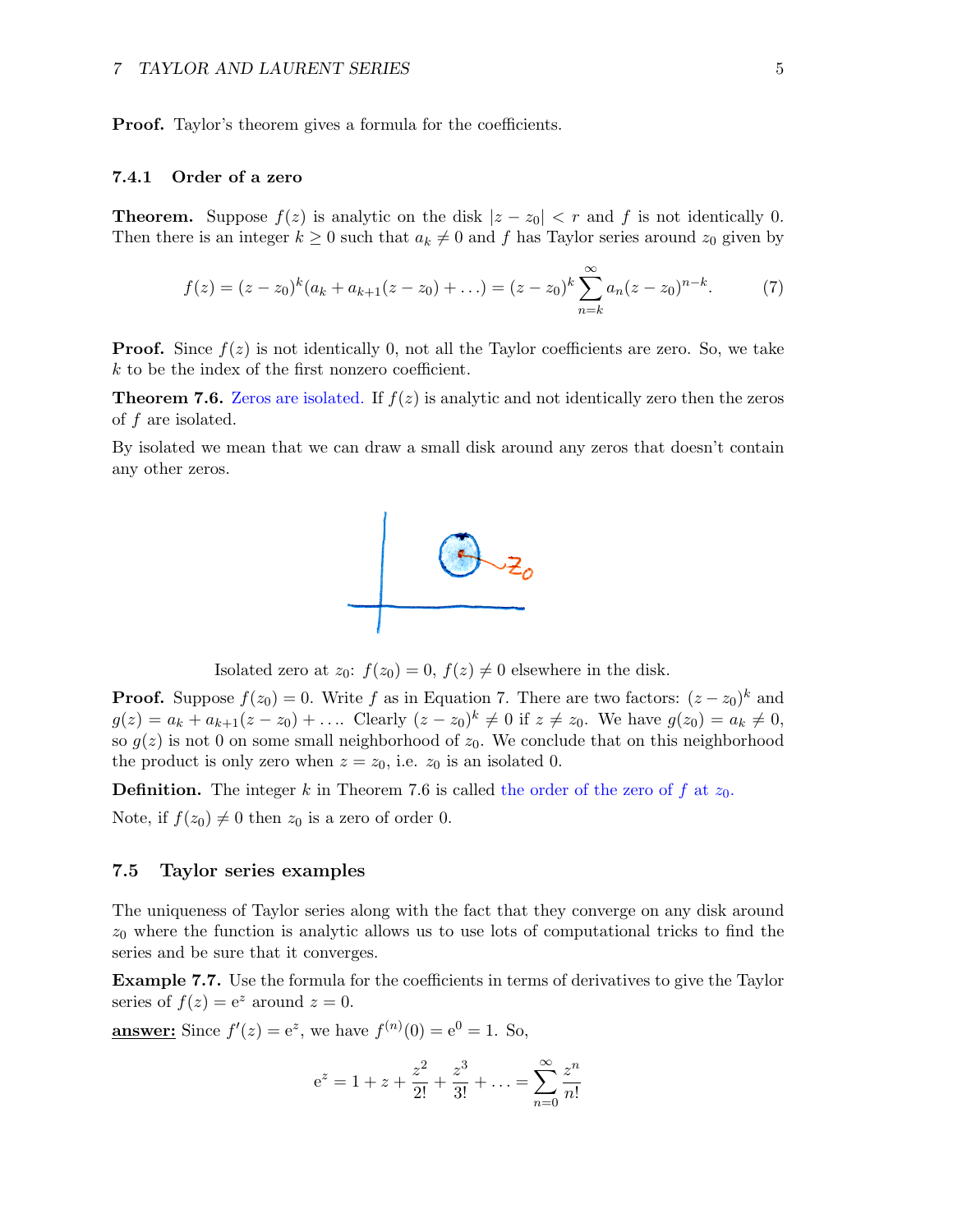**Example 7.8.** Expand  $f(z) = z^8 e^{3z}$  in a Taylor series around  $z = 0$ . answer: Let  $w = 3z$ . So,

$$
e^{3z} = e^w = \sum_{n=0}^{\infty} \frac{w^n}{n!} = \sum_{k=0}^{\infty} \frac{3^n}{n!} z^n
$$

Thus,  $f(z) = \sum_{n=0}^{\infty}$  $n=0$  $3^n$  $\frac{3}{n!}z^{n+8}.$ 

**Example 7.9.** Find the Taylor series of  $sin(z)$  around  $z = 0$  (Sometimes the Taylor series around 0 is called the Maclaurin series.)

**answer:** We give two methods for doing this.

**Method 1.** 
$$
f^{(n)}(0) = \frac{d^n \sin(z)}{dz^n} = \begin{cases} (-1)^m & \text{for } n = 2m + 1 = \text{odd}, m = 0, 1, 2, \dots \\ 0 & \text{for } n \text{ even} \end{cases}
$$

**Method 2.** Using  $\sin(z) = \frac{e^{iz} - e^{-iz}}{2i}$  $\frac{c}{2i}$ .

$$
\sin(z) = \frac{1}{2i} \left[ \sum_{n=0}^{\infty} \frac{(iz)^n}{n!} - \sum_{n=0}^{\infty} \frac{(-iz)^n}{n!} \right] = \frac{1}{2i} \sum_{n=0}^{\infty} [(1 - (-1)^n)] \frac{i^n z^n}{n!}
$$

(We need absolute convergence to add series like this.)

Conclusion: 
$$
\sin(z) = \sum_{n=0}^{\infty} (-1)^n \frac{z^{2n+1}}{(2n+1)!}
$$
, which converges for  $|z| < \infty$ .

**Example 7.10.** Expand the rational function  $f(z) = \frac{1 + 2z^2}{z-1}$  $\frac{1}{z^3 + z^5}$  around  $z = 0$ .

answer: Note that f has a singularity at 0, so we can't expect a convergent Taylor series expansion. We'll aim for the next best thing using the following shortcut.

$$
f(z) = \frac{1}{z^3} \frac{2(1+z^2) - 1}{1+z^2} = \frac{1}{z^3} \left[ 2 - \frac{1}{1+z^2} \right].
$$

Using the geometric series we have

$$
\frac{1}{1+z^2} = \frac{1}{1-(-z^2)} = \sum_{n=0}^{\infty} (-z^2)^n = 1 - z^2 + z^4 - z^6 + \dots
$$

Putting it all together

$$
f(z) = \frac{1}{z^3} (2 - 1 + z^2 - z^4 + ...) = \left(\frac{1}{z^3} + \frac{1}{z}\right) - \sum_{n=0}^{\infty} (-1)^n z^{2n+1}
$$

Note. The first terms are called the singular part, i.e. those with negative powers of  $z$ . The summation is called the regular or analytic part. Since the geometric series for  $1/(1+z^2)$ converges for  $|z| < 1$ , the entire series is valid in  $0 < |z| < 1$ 

**Example 7.11.** Find the Taylor series for  $f(z) = \frac{e^z}{z}$  $\frac{c}{1-z}$  around  $z=0$ . Give the radius of convergence.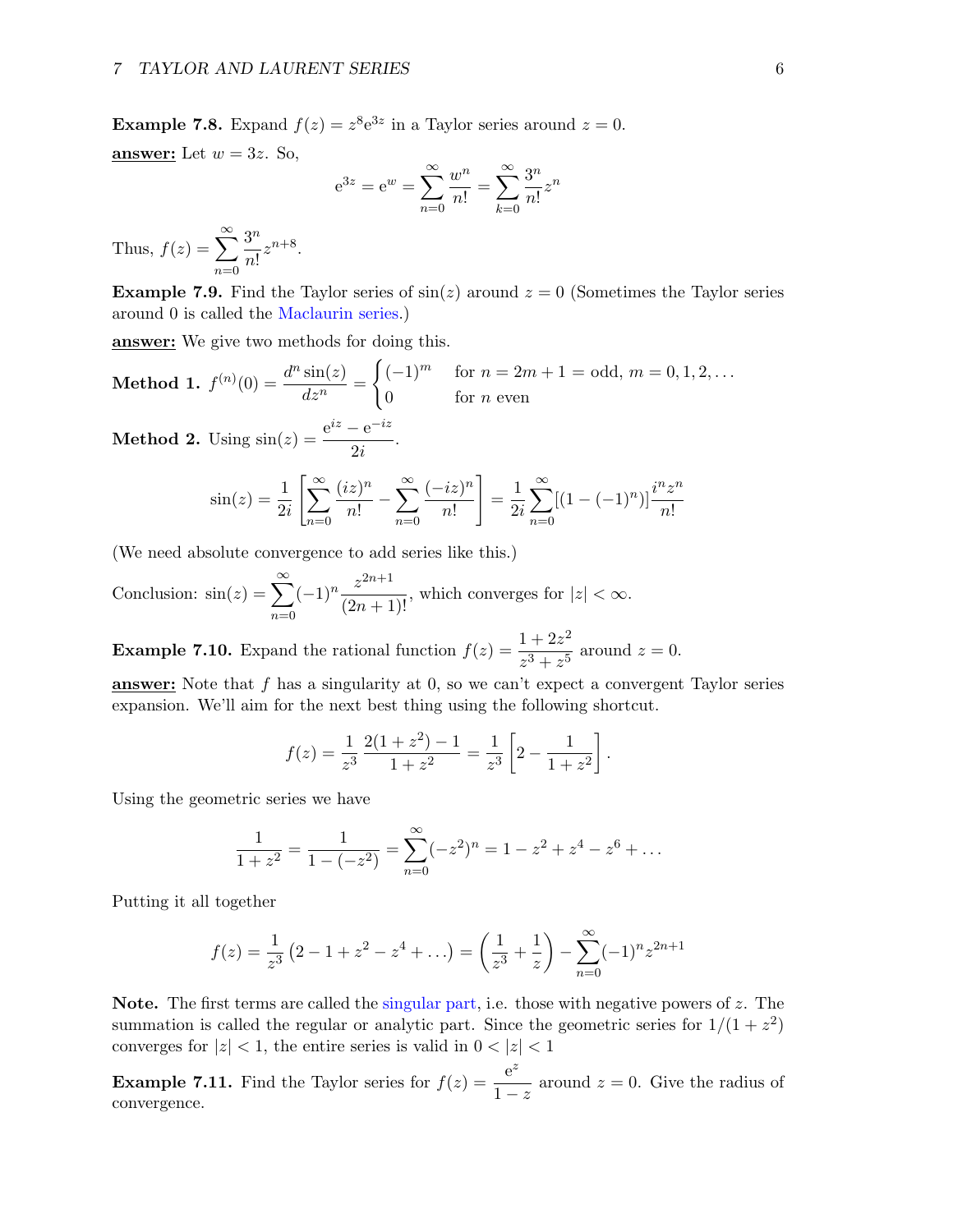answer: We start by writing the Taylor series for each of the factors and then multiply them out.

$$
f(z) = \left(1 + z + \frac{z^2}{2!} + \frac{z^3}{3!} + \dots\right) \left(1 + z + z^2 + z^3 + \dots\right)
$$
  
= 1 + (1 + 1)z + \left(1 + 1 + \frac{1}{2!}\right)z^2 + \left(1 + 1 + \frac{1}{2!} + \frac{1}{3!}\right)z^3 + \dots

The biggest disk around  $z = 0$  where f is analytic is  $|z| < 1$ . Therefore, by Taylor's theorem, the radius of convergence is  $R = 1$ .



 $f(z)$  analytic on  $|z| < 1$ , has a singularity at  $z = 1$ .

**Example 7.12.** Find the Taylor series for  $f(z) = \frac{1}{1-z}$  around  $z = 5$ . Give the radius of convergence.

answer: We have to manipulate this into standard geometric series form.

$$
f(z) = \frac{1}{-4(1 + (z - 5)/4)} = -\frac{1}{4}\left(1 - \left(\frac{z - 5}{4}\right) + \left(\frac{z - 5}{4}\right)^2 - \left(\frac{z - 5}{4}\right)^3 + \dots\right)
$$

Since  $f(z)$  has a singularity at  $z = 1$  the radius of convergence is  $R = 4$ . We can also see this by considering the geometric series. The geometric series ratio is  $(z - 5)/4$ . So the series converges when  $|z-5|/4 < 1$ , i.e. when  $|z-5| < 4$ , i.e.  $R = 4$ .



Disk of convergence stops at the singularity at  $z = 1$ .

**Example 7.13.** Find the Taylor series for  $f(z) = \log(1+z)$  around  $z = 0$ . Give the radius of convergence.

**answer:** We know that f is analytic for  $|z| < 1$  and not analytic at  $z = -1$ . So, the radius of convergence is  $R = 1$ . To find the series representation we take the derivative and use the geometric series.

$$
f'(z) = \frac{1}{1+z} = 1 - z + z^2 - z^3 + z^4 - \dots
$$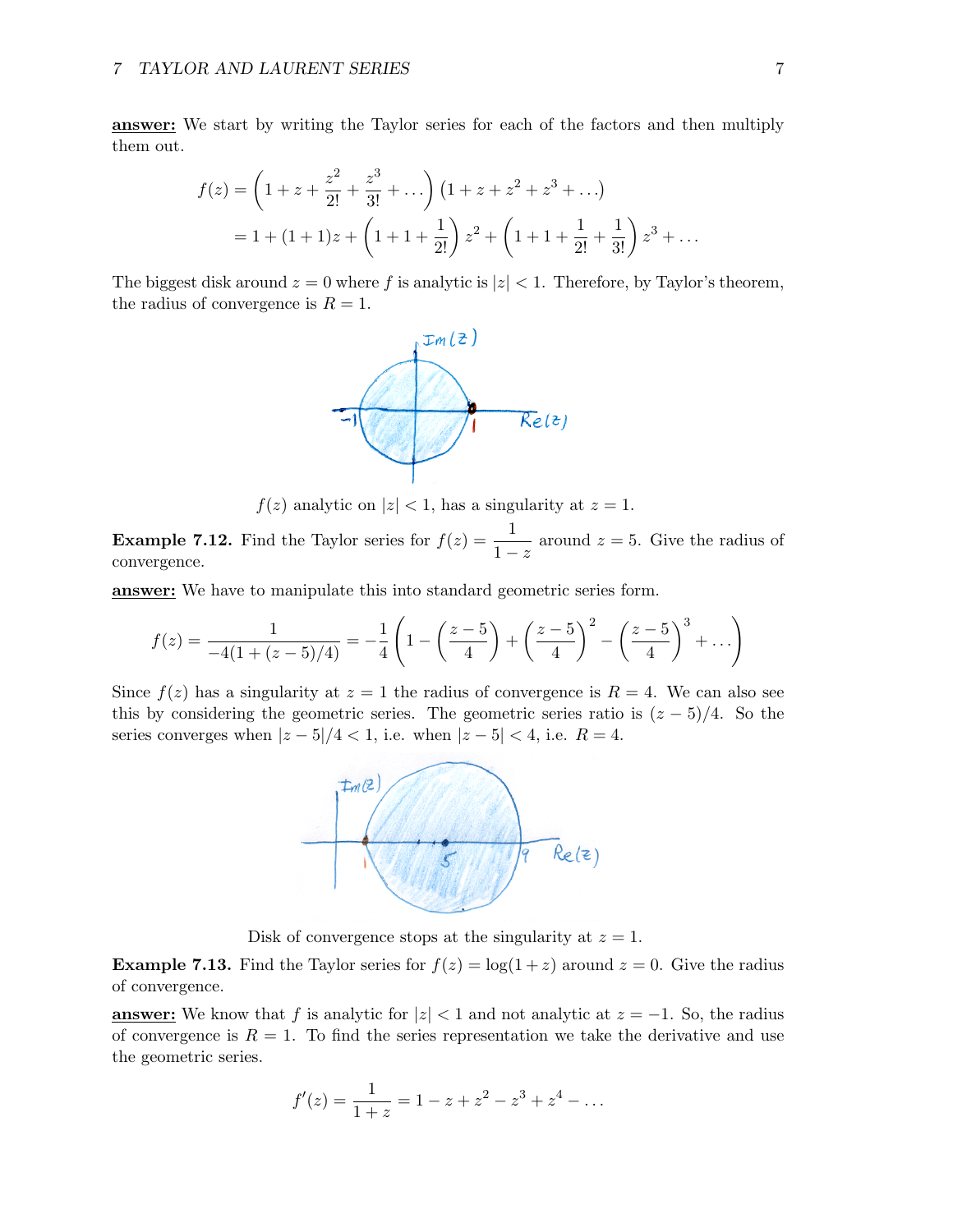Integrating term by term (allowed by Theorem 7.1) we have

$$
f(z) = a_0 + z - \frac{z^2}{2} + \frac{z^3}{3} - \frac{z^4}{4} + \dots = \sum_{n=1}^{\infty} (-1)^{n-1} \frac{z^n}{n}
$$

Here  $a_0$  is the constant of integration. We find it by evalating at  $z = 0$ .



Disk of convergence for  $log(1 + z)$  around  $z = 0$ .

**Example 7.14.** Can the series  $\sum a_n(z-2)^n$  converge at  $z=0$  and diverge at  $z=3$ . **answer:** No! We have  $z_0 = 2$ . We know the series diverges everywhere outside its radius of convergence. So, if the series converges at  $z = 0$ , then the radius of convergence is at least 2. Since  $|3 - z_0| < 2$  we would also have that  $z = 3$  is inside the disk of convergence.

### 7.5.1 Proof of Taylor's theorem

For convenience we restate Taylor's Theorem 7.5.

**Taylor's theorem.** (Taylor series) Suppose  $f(z)$  is an analytic function in a region A. Let  $z_0 \in A$ . Then,

$$
f(z) = \sum_{n=0}^{\infty} a_n (z - z_0)^n,
$$

where the series converges on any disk  $|z - z_0| < r$  contained in A. Furthermore, we have formulas for the coefficients

$$
a_n = \frac{f^{(n)}(z_0)}{n!}
$$
 (8)

$$
= \frac{1}{2\pi i} \int_{\gamma} \frac{f(z)}{(z - z_0)^{n+1}} dz
$$
\n(9)

**Proof.** In order to handle convergence issues we fix  $0 < r_1 < r_2 < r$ . We let  $\gamma$  be the circle  $|w - z_0| = r_2$  (traversed counterclockise).



Disk of convergence extends to the boundary of A  $r_1 < r_2 < r$ , but  $r_1$  and  $r_2$  can be arbitrarily close to r.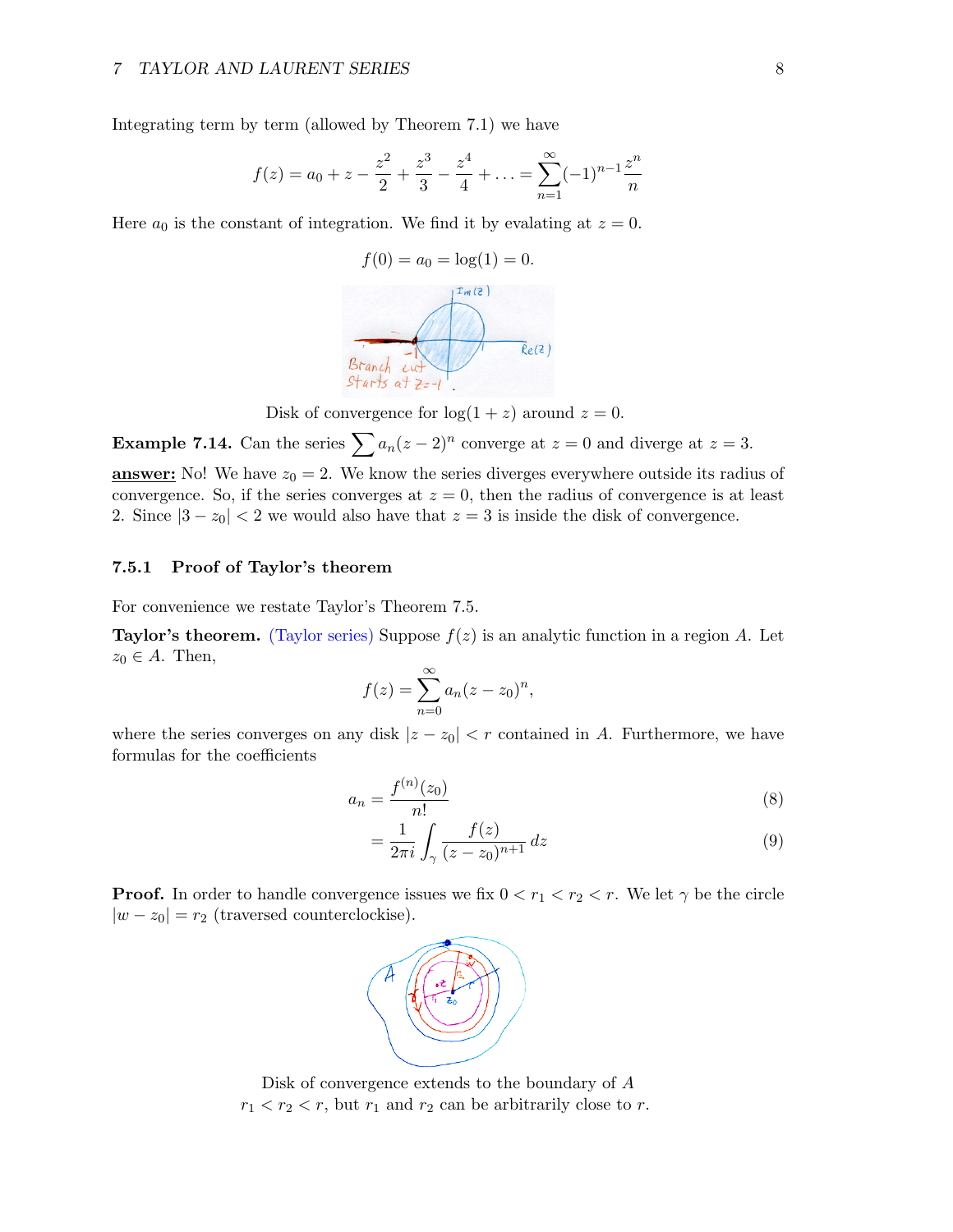Take z inside the disk  $|z - z_0| < r_1$ . We want to express  $f(z)$  as a power series around  $z_0$ . To do this we start with the Cauchy integral formula and then use the geometric series.

As preparation we note that for w on  $\gamma$  and  $|z-z_0| < r_1$  we have  $|z-z_0| < r_1 < r_2 = |w-z_0|$ , so  $\frac{|z-z_0|}{\sqrt{z-z_0}}$  $\frac{|z - z_0|}{|w - z_0|} < 1$ . Therefore,

$$
\frac{1}{w-z} = \frac{1}{w-z_0} \cdot \frac{1}{1-\frac{z-z_0}{w-z_0}} = \frac{1}{w-z_0} \sum_{n=0}^{\infty} \left(\frac{z-z_0}{w-z_0}\right)^n = \sum_{n=0}^{\infty} \frac{(z-z_0)^n}{(w-z_0)^{n+1}}
$$

Using this and the Cauchy formula gives

$$
f(z) = \frac{1}{2\pi i} \int_{\gamma} \frac{f(w)}{w - z} dw
$$
  
=  $\frac{1}{2\pi i} \int_{\gamma} \sum_{n=0}^{\infty} \frac{f(w)}{(w - z_0)^{n+1}} (z - z_0)^n dw$   
=  $\sum_{n=0}^{\infty} \left( \frac{1}{2\pi i} \int_{\gamma} \frac{f(w)}{(w - z_0)^{n+1}} dw \right) (z - z_0)^n$   
=  $\sum_{n=0}^{\infty} \frac{f^{(n)}(z_0)}{n!} (z - z_0)^n$ 

The last equality follows from Cauchy's formula for derivatives. Taken together the last two equalities give Taylor's formula. QED

#### 7.6 Singularities

**Definition.** A function  $f(z)$  is singular at a point  $z_0$  if it is not analytic at  $z_0$ 

**Definition.** For a function  $f(z)$ , the singularity  $z_0$  is an isolated singularity if f is analytic on the deleted disk  $0 < |z - z_0| < r$  for some  $r > 0$ .

**Example 7.15.**  $f(z) = \frac{z+1}{z^3(z^2+1)}$  has isolated singularities at  $z = 0, \pm i$ .

**Example 7.16.**  $f(z) = e^{1/z}$  has an isolated singularity at  $z = 0$ .

**Example 7.17.**  $f(z) = \log(z)$  has a singularity at  $z = 0$ , but it is not isolated because a branch cut, starting at  $z = 0$ , is needed to have a region where f is analytic.

**Example 7.18.**  $f(z) = \frac{1}{\sin(\pi/z)}$  has singularities at  $z = 0$  and  $z = 1/n$  for  $n = \pm 1, \pm 2, \ldots$ The singularities at  $\pm 1/n$  are isolated, but the one at  $z = 0$  is not isolated.



Every neighborhood of 0 contains zeros at  $1/n$  for large n.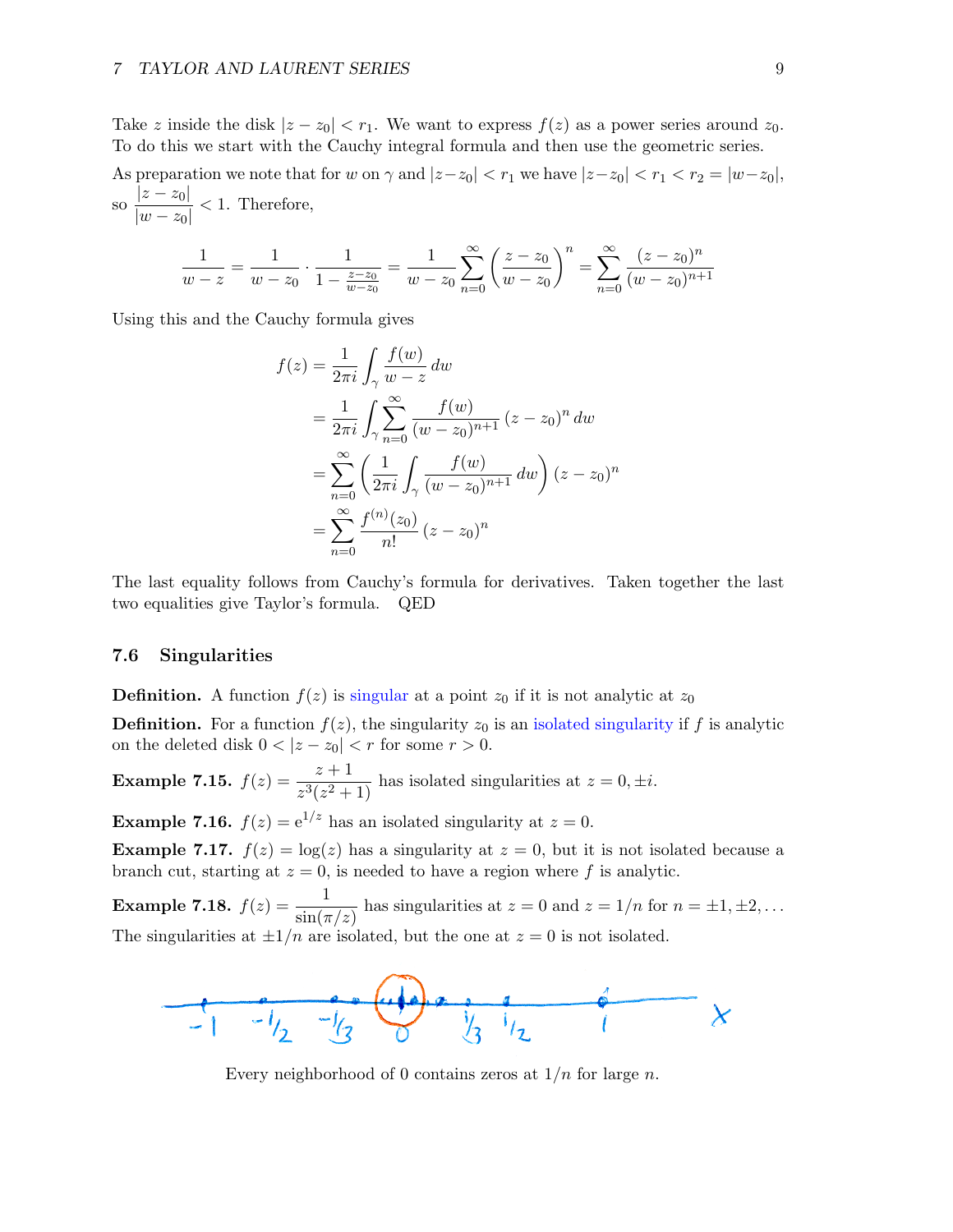### 7.7 Laurent series

 $n=1$ 

**Theorem 7.19.** (Laurent series). Suppose that  $f(z)$  is analytic on the annulus  $A : r_1 <$  $|z - z_0| < r_2$ . Then  $f(z)$  can be expressed as a series

$$
f(z) = \sum_{n=1}^{\infty} \frac{b_n}{(z - z_0)^n} + \sum_{n=0}^{\infty} a_n (z - z_0)^n.
$$

The coefficients have the formulus

$$
a_n = \frac{1}{2\pi i} \int_{\gamma} \frac{f(w)}{(w - z_0)^{n+1}} dw
$$
  

$$
b_n = \frac{1}{2\pi i} \int_{\gamma} f(w) (w - z_0)^{n-1} dw,
$$

where  $\gamma$  is any circle  $|w - z_0| = r$  inside the annulus, i.e.  $r_1 < r < r_2$ . Furthermore

- The series  $\sum_{n=1}^{\infty}$  $n=0$  $a_n(z-z_0)^n$  converges to an analytic function for  $|z-z_0| < r_2$ .
- The series  $\sum_{n=1}^{\infty}$  $n=1$  $b_n$  $\frac{b_n}{(z-z_0)^n}$  converges to an analytic function for  $|z-z_0| > r_1$ .
- Together, the series both converge on the annulus  $A$  where  $f$  is analytic.

The proof is given below. First we define a few terms.

**Definition.** The entire series is called the Laurent series for f around  $z_0$ . The series  $\sum_{i=1}^{\infty}$  $n=0$  $a_n(z-z_0)^n$  is called the analytic or regular part of the Laurent series. The series  $\sum^{\infty}$  $b_n$  $\frac{b_n}{(z-z_0)^n}$  is called the singular or principal part of the Laurent series.

**Note.** Since  $f(z)$  may not be analytic (or even defined) at  $z_0$  we don't have any formulas for the coefficients using derivatives.

**Proof (Laurent series).** Choose a point  $z$  in  $A$ . Now set circles  $C_1$  and  $C_3$  close enough to the boundary that z is inside  $C_1 + C_2 - C_3 - C_2$  as shown. Since this curve and its interior are contained in A, Cauchy's integral formula says

$$
f(z) = \frac{1}{2\pi i} \int_{C_1 + C_2 - C_3 - C_2} \frac{f(w)}{w - z} dw
$$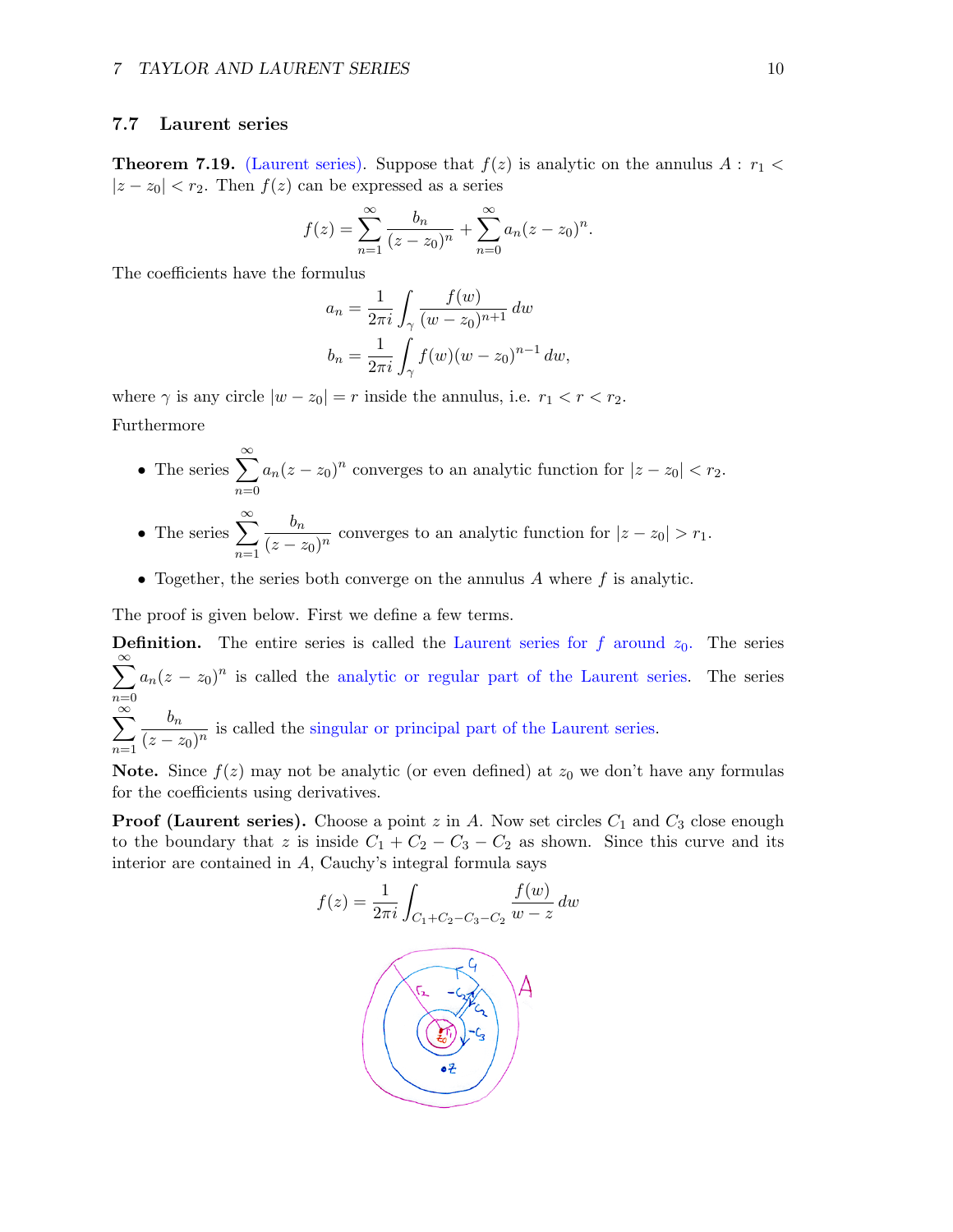The contour used for proving the formulas for Laurent series.

The integrals over  $C_2$  cancel, so we have

$$
f(z) = \frac{1}{2\pi i} \int_{C_1 - C_3} \frac{f(w)}{w - z} \, dw.
$$

Next, we divide this into two pieces and use our trick of converting to a geometric series. The calculuations are just like the proof of Taylor's theorem. On  $C_1$  we have  $\frac{|z - z_0|}{|w - z_0|} < 1$ , so

$$
\frac{1}{2\pi i} \int_{C_1} \frac{f(w)}{w - z} dw = \frac{1}{2\pi i} \int_{C_1} \frac{f(w)}{w - z_0} \cdot \frac{1}{\left(1 - \frac{z - z_0}{w - z_0}\right)} dw
$$

$$
= \frac{1}{2\pi i} \int_{C_1} \sum_{n=0}^{\infty} \frac{f(w)}{(w - z_0)^{n+1}} (z - z_0)^n dw
$$

$$
= \sum_{n=0}^{\infty} \left(\frac{1}{2\pi i} \int_{C_1} \frac{f(w)}{(w - z_0)^{n+1}} dw\right) (z - z_0)^n
$$

$$
= \sum_{n=0}^{\infty} a_n (z - z_0)^n.
$$

Here  $a_n$  is defined by the integral formula given in the statement of the theorem. Examining the above argument we see that the only requirement on z is that  $|z - z_0| < r_2$ . So, this series converges for all such z.

Similarly on  $C_3$  we have  $\frac{|w-z_0|}{|z-z_0|} < 1$ , so

$$
\frac{1}{2\pi i} \int_{C_3} \frac{f(w)}{w - z} dw = \frac{1}{2\pi i} \int_{C_3} -\frac{f(w)}{z - z_0} \cdot \frac{1}{\left(1 - \frac{w - z_0}{z - z_0}\right)} dw
$$

$$
= -\frac{1}{2\pi i} \int_{C_3} \sum_{n=0}^{\infty} f(w) \frac{(w - z_0)^n}{(z - z_0)^{n+1}} dw
$$

$$
= -\frac{1}{2\pi i} \sum_{n=0}^{\infty} \left( \int_{C_1} f(w) (w - z_0)^n dw \right) (z - z_0)^{-n-1}
$$

$$
= -\sum_{n=1}^{\infty} \frac{b_n}{(z - z_0)^n}.
$$

In the last equality we changed the indexing to match the indexing in the statement of the theorem. Here  $b_n$  is defined by the integral formula given in the statement of the theorem. Examining the above argument we see that the only requirement on z is that  $|z - z_0| > r_1$ . So, this series converges for all such z.

Combining these two formulas we have

$$
f(z) = \frac{1}{2\pi i} \int_{C_1 - C_3} \frac{f(w)}{w - z} dw = \sum_{n=1}^{\infty} \frac{b_n}{(z - z_0)^n} + \sum_{n=0}^{\infty} a_n (z - z_0)^n
$$

The last thing to note is that the integrals defining  $a_n$  and  $b_n$  do not depend on the exact radius of the circle of integration. Any circle inside A will produce the same values. We have proved all the statements in the theorem on Laurent series. QED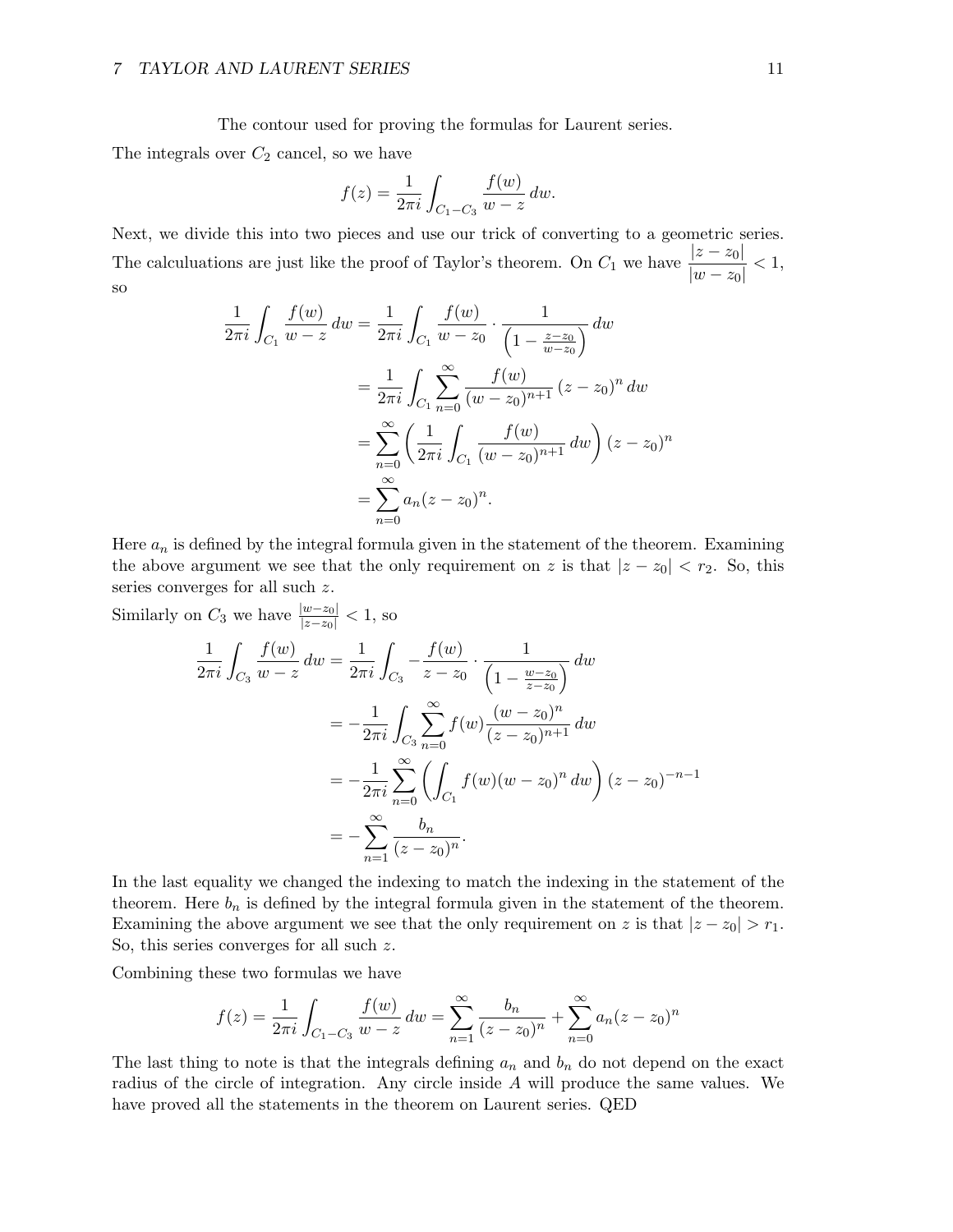#### 7.7.1 Examples of Laurent series

In general, the integral formulas are not a practical way of computing the Laurent coefficients. Instead we use various algebraic tricks. Even better, as we shall see, is the fact that often we don't really need all the coefficients and we will develop more techniques to compute those that we do need.

**Example 7.20.** Find the Laurent series for  $f(z) = \frac{z+1}{z}$  around  $z_0 = 0$ . Give the region where it is valid.

**answer:**  $f(z) = 1 + \frac{1}{z}$ . This is a Laurent series, valid on the infinite region  $0 < |z| < \infty$ .

**Example 7.21.** Find the Laurent series for  $f(z) = \frac{z}{z^2 + 1}$  around  $z_0 = i$ . Give the region where your answer is valid. Identify the singular (principal) part.

**answer:** Using partial fractions we have  $f(z) = \frac{1}{2} \cdot \frac{1}{z-1}$  $\frac{1}{z-i} + \frac{1}{2}$  $rac{1}{2} \cdot \frac{1}{z+1}$  $\frac{1}{z+i}$ . Since  $\frac{1}{z+i}$  is analytic at  $z = i$  it has a Taylor series expansion. We find it using geometric series.

$$
\frac{1}{z+i} = \frac{1}{2i} \cdot \frac{1}{1 + (z-i)/(2i)} = \frac{1}{2i} \sum_{n=0}^{\infty} \left( -\frac{z-i}{2i} \right)^n
$$

So the Laurent series is

$$
f(z) = \frac{1}{2} \cdot \frac{1}{z - i} + \frac{1}{4i} \sum_{n=0}^{\infty} \left( -\frac{z - i}{2i} \right)^n
$$

The singular (principal) part is given by the first term. The region of convergence is  $0 < |z - i| < 2.$ 

**Note.** We could have looked at  $f(z)$  on the region  $2 < |z - i| < \infty$ . This would have produced a different Laurent series. We discuss this further in an upcoming example.

**Example 7.22.** Compute the Laurent series for  $f(z) = \frac{z+1}{z^3(z^2+1)}$  on the region  $A: 0 <$  $|z|$  < 1 centered at  $z = 0$ .

**answer:** This function has isolated singularities at  $z = 0, \pm i$ . Therefore it is analytic on the region A.



 $f(z)$  has singularities at  $z = 0, \pm i$ .

At  $z = 0$  we have  $f(z) = \frac{1}{z^3} (1 + z)(1 - z^2 + z^4 - z^6 + ...)$ . Multiplying this out we get

$$
f(z) = \frac{1}{z^3} + \frac{1}{z^2} - \frac{1}{z} - 1 + z + z^2 - z^3 - \dots
$$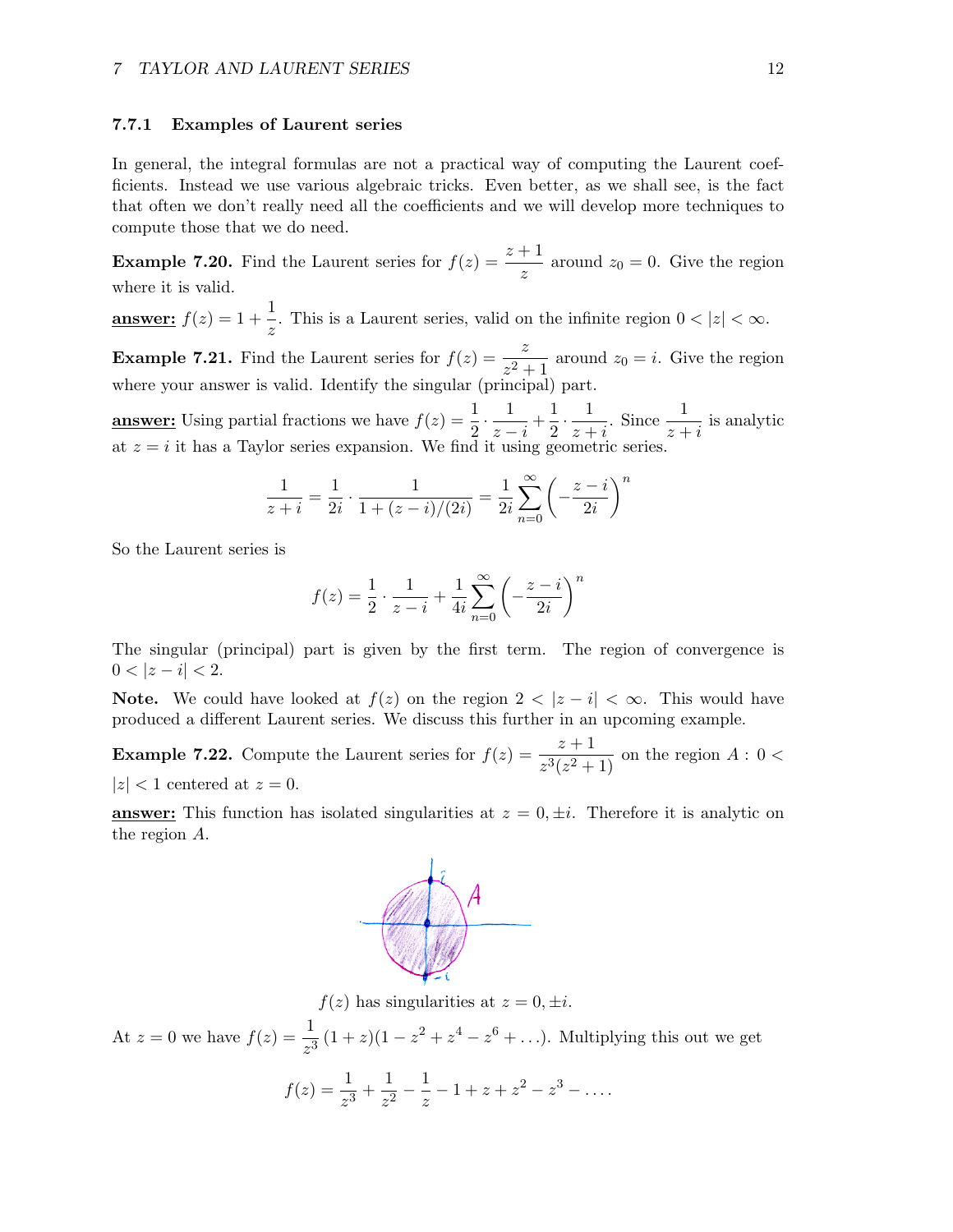The following example shows that the Laurent series depends on the region under consideration.

**Example 7.23.** Find the Laurent series around  $z = 0$  for  $f(z) = \frac{1}{z(z-1)}$  in each of the following regions:

- (i) the region  $A_1: 0 < |z| < 1$
- (ii) the region  $A_2: 1 < |z| < \infty$ .

**answer:** (i) 
$$
f(z) = -\frac{1}{z} \cdot \frac{1}{1-z} = -\frac{1}{z}(1+z+z^2+\ldots) = -\frac{1}{z} - 1 - z - z^2 - \ldots
$$

(ii) Since the usual geometric series for  $1/(1-z)$  does not converge on  $A_2$  we need a different form.

$$
f(z) = \frac{1}{z} \cdot \frac{1}{z(1 - 1/z)} = \frac{1}{z^2} \left( 1 + \frac{1}{z} + \frac{1}{z^2} + \dots \right)
$$

Since  $|1/z| < 1$  on  $A_2$  our use of the geometric series is justified.

One lesson from this example is that the Laurent series depends on the region as well as the formula for the function.

## 7.8 Digression to differential equations

Here is a standard use of series for solving differential equations.

**Example 7.24.** Find a power series solution to the equation  $f'(x) = f(x) + 2$ ,  $f(0) = 0$ .

**answer:** We look for a solution of the form  $f(x) = \sum_{n=1}^{\infty} a_n x^n$ . Using the initial condition we find  $f(0) = 0 = a_0$ . Substituting the series into the differential equation we get

$$
f'(x) = a_1 + 2a_2x + 3a_3x^3 + \dots = f(x) + 2 = a_0 + 2 + a_1x + a_2x^2 + \dots
$$

Equating coefficients and using  $a_0 = 0$  we have  $a_1 = a_0 + 2 = 2$  $2a_2 = a_1$ , so  $a_2 = a_1/2 = 1$  $3a_3 = a_2$ , so  $a_3 = 1/3$  $4a_4 = a_3$ , so  $a_4 = 1/(3 \cdot 4)$ In general  $(n+1)a_{n+1} = a_n$ , so  $a_{n+1} = \frac{a_n}{(n+1)} = \frac{1}{3 \cdot 4 \cdot 5 \cdots (n+1)}$ .

You can check using the ratio test that this function is entire.

#### 7.9 Poles

Poles refer to isolated singularities. So, we suppose  $f(z)$  is analytic on  $0 < |z - z_0| < r$  and has Laurent series

$$
f(z) = \sum_{n=1}^{\infty} \frac{b_n}{(z - z_0)^n} + \sum_{n=0}^{\infty} a_n (z - z_0)^n.
$$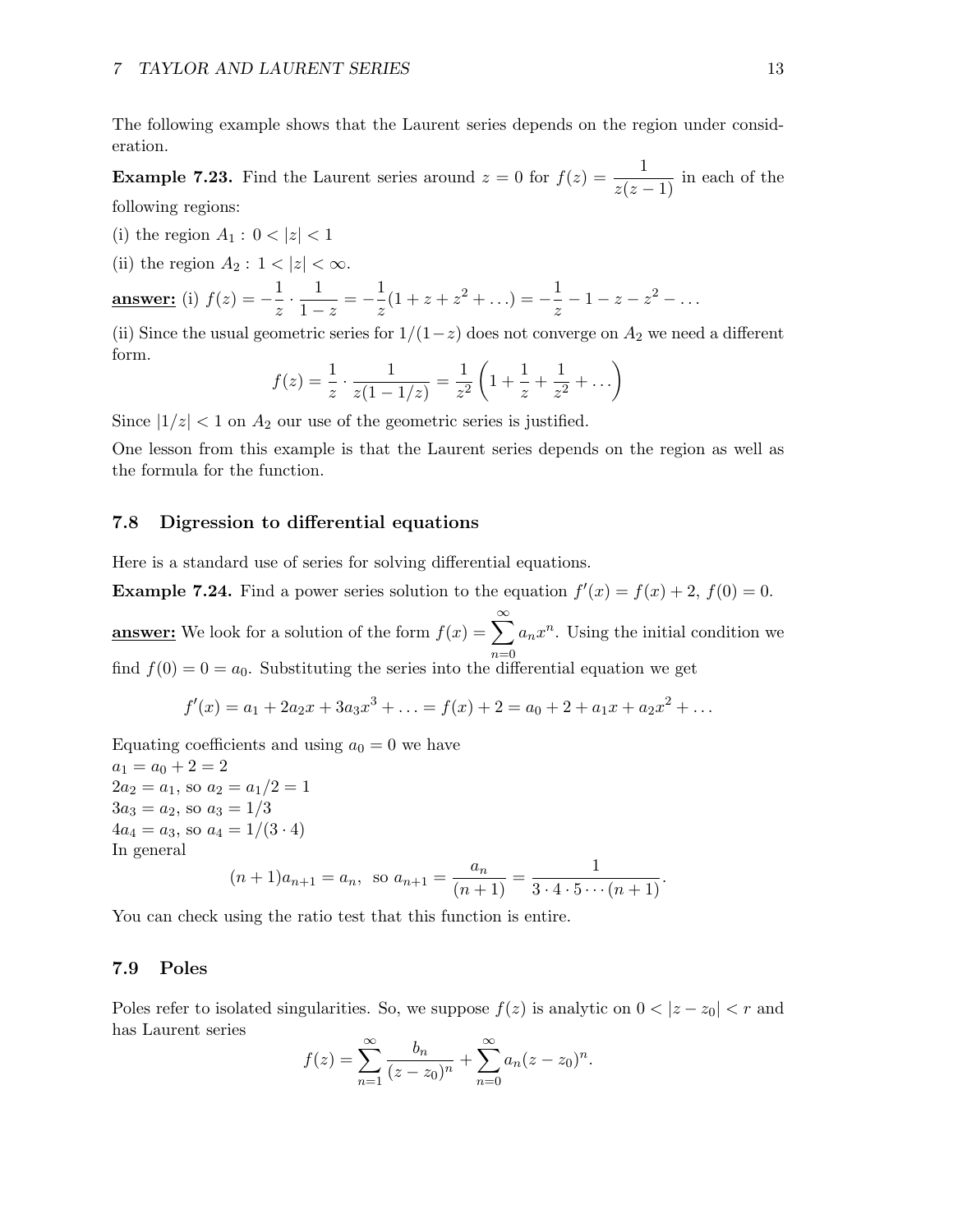**Definition of poles.** If only a finite number of the coefficients  $b_n$  are nonzero we say  $z_0$  is a finite pole of f. In this case, if  $b_k \neq 0$  and  $b_n = 0$  for all  $n > k$  then we say  $z_0$  is a pole of order k.

If  $z_0$  is a pole of order 1 we say it is a simple pole of f.

If an infinite number of the  $b_n$  are nonzero we say that  $z_0$  is an essential singularity or a pole of infinite order of f.

If all the  $b_n$  are 0, then  $z_0$  is called a removable singularity. That is, if we define  $f(z_0) = a_0$ then f is analytic on the disk  $|z - z_0| < r$ . The terminology can be a bit confusing. So, imagine that I tell you that f is defined and analytic on the punctured disk  $0 < |z - z_0| < r$ . Then, a priori we assume f has a singularity at  $z_0$ . But, if after computing the Laurent series we see there is no singular part we can extend the definition of  $f$  to the full disk, thereby 'removing the singularity'.

We can explain the term essential singularity as follows. If  $f(z)$  has a pole of order k at  $z_0$  then  $(z - z_0)^k f(z)$  is analytic (has a removable singularity) at  $z_0$ . So,  $f(z)$  itself is not much harder to work with than an analytic function. On the other hand, if  $z_0$  is an essential singularity then no algebraic trick will change  $f(z)$  into an analytic function at  $z_0$ .

## 7.9.1 Examples of poles

We'll go back through many of the examples from the previous sections.

**Example 7.25.** The rational function  $f(z) = \frac{1 + 2z^2}{z}$  $\frac{z^3 + z^5}{z^3 + z^5}$  expanded to

$$
f(z) = \left(\frac{1}{z^3} + \frac{1}{z}\right) - \sum_{n=0}^{\infty} (-1)^n z^{2n+1}.
$$

Thus,  $z = 0$  is a pole of order 3.

**Example 7.26.**  $f(z) = \frac{z+1}{z} = 1 + \frac{1}{z}$  $\frac{1}{z}$ . Thus,  $z = 0$  is a pole of order 1, i.e. a simple pole. **Example 7.27.**  $f(z) = \frac{z}{z^2 + 1} = \frac{1}{2}$  $rac{1}{2} \cdot \frac{1}{z-1}$  $\frac{1}{z-i} + g(z)$ , where  $g(z)$  is analytic at  $z = i$ . So,  $z = i$ is a simple pole.

**Example 7.28.** The function  $f(z) = \frac{1}{z(z-1)}$  has isolated singularities at  $z = 0$  and  $z = 1$ . Show that both are simple poles.

**answer:** In a neighborhood of  $z = 0$  we can write  $f(z) = g(z)/z$ , where  $g(z) = 1/(z - 1)$ . Since  $g(z)$  is analytic at 0,  $z = 0$  is a finite pole. Since  $g(0) \neq 0$ , the pole has order 1, i.e. it is simple.

Likewise, in a neighborhood of  $z = 1$ ,  $f(z) = h(z)/(z - 1)$ , where  $h(z) = 1/z$ . Since h is analytic at  $z = 1$ , f has a finite pole there. Since  $h(1) \neq 0$  it is simple.

Example 7.29.  $\mathrm{e}^{1/z} = 1 + \frac{1}{z}$  $\frac{1}{z} + \frac{1}{z^2}$  $\frac{1}{z^2 2!} + \frac{1}{z^3}$  $\frac{1}{z^3 3!} + \ldots$  So,  $z = 0$  is an essential singularity.

**Example 7.30.**  $log(z)$  has a singularity at  $z = 0$ . Since the singularity is not isolated, it can't be classified as either a pole or an essential singularity.